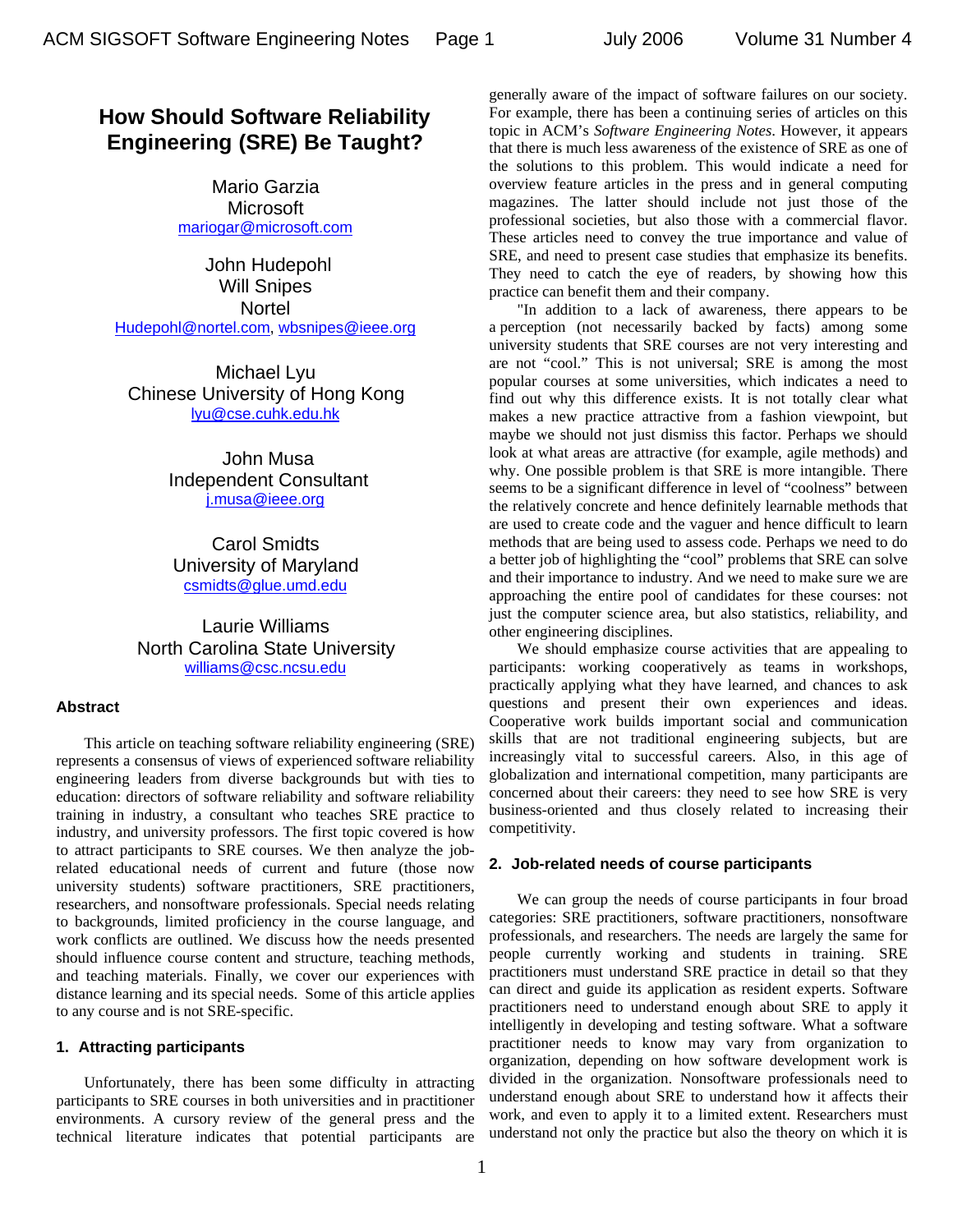several weeks. The education of SRE researchers usually requires many months, plus years of active supervised research. These common basic SRE course. Since the number of SRE practitioners one of its derivatives. SRE should influence production, release, researchers can start with a common basic SRE course, it will

software practitioner focus on the practice assigned to that role. However, software practitioners also need to understand the

on several important factors: addressing the variety of customer operational profiles and reliability needs, assessing reliability prior and budget. We need to predict expected reliability early in

mass-market products where the number of different types of customers can be very large. Flexible methods for developing the

be just weeks apart. In large and complex development projects, the multiplicity of components and dependencies means that the intensity of the software, even though there is only time to experience just a small sample of failures, due to the short release

against the product's competitors. This provides information on and new results.

based so that they can advance the field. areas for improvement, allows product customers to evaluate their Just to give a very rough picture, the education of software options, and provides results for product marketing. SRE practitioners and nonsoftware professionals requires perhaps two techniques for developing and assessing software against days and the education of SRE practitioners requires perhaps reliability benchmarks, as is done for performance, can be very valuable and serve as a standard.

numbers include both formal coursework and practice. Thus, it is use. The process must work within the structure of the software likely that not all needs can be met in one course, although it development and release process. In some cases, the process is would be highly desirable for as many as possible to share a related to the Capability Maturity Model Integration (CMMI) or common basic SRE course. Since the number of SRE practitioners one of its derivatives. SRE should influence production, release, will be considerably smaller than the numbers of software and process improvement decisions. practitioners and nonsoftware professionals, it may be practical to first understand the roles of all software practitioners in the educate this smaller category primarily through reading and guided organization and what it is important for them to contribute to experience, once they have taken a basic course. Although SRE. Thus, the SRE practitioner requires a thorough knowledge of The SRE practitioner designs the SRE process a project will basic SRE and practice in its application to projects.

probably be desirable to develop a theory-based course for them if By understanding the project organization's software their numbers warrant (such a course is beyond the scope of this development process, the SRE practitioner can better define a set article). of SRE program practices that influence reliability at key leverage<br>An SRE course must have content that is applicable to large points. For instance, in the software design phase of the life cycle, software development projects, large and varied customer bases, the SRE practitioner could define a practice for software Failure<br>and frequent revisions and updates. Many commercial software Modes and Effects Analysis (FME organizations distribute SRE functions among different software phase could incorporate a practice for enhanced code inspections practitioner roles in the organization. Efficiency requires that each that both removes defects and provides data for reliability overall landscape of the application of SRE to software software practitioner responsibilities, and a more consistent source development to be effective. The instructor must communicate the of reliability data. It is important that initial application of big picture of software reliability in simple terms and relate it to practices by the software practitioners be carefully monitored by the software practitioner's sphere of influence over reliability the SRE practitioner to tune them to the needs of the product, and outcomes. to make sure that the software practitioners have learned and are Accuracy in setting reliability objectives and in measuring applying them properly. Hence, the education of the SRE reliability achieved is required to assure customer satisfaction, as practitioner must include not only the basic SRE course but also reliability can be a key software differentiator. Accuracy depends general knowledge of software development and testing practices of SRE program practices that influence reliability at key leverage points. For instance, in the software design phase of the life cycle, the SRE practitioner could define a practice for software Failure estimates. Automating the practices with suitable tools provides a structure to the process, a means to incorporate it into existing plus practical experience.

to release with limited run times, and evaluating reliability against practitioners should understand the principles behind software competing products. Efficiency in development is required to reliability and testing. They feel that such knowledge will aid assure that the work can be done within available time, resources, practitioners in building solid, testable code, in validating and development when code is not yet available and measure projects. Industrial organizations want software practitioners to reliability achieved as the code is developed and tested.<br>Developing operational profiles is greatly complicated for universities in sacrificing background to attain immediate University professors generally feel that professional software verifying this code, and in engineering reliability into their universities in sacrificing background to attain immediate proficiency in a limited area.

right set of operational profiles in this environment are critical to universities, with the result that all graduates want to be meeting customer reliability expectations.<br>
A fast-changing development environment is another factor due to a preponderance of general courses in universities that that one must take into account. Assessing software reliability emphasize design and programming techniques in various prior to release is more complicated when there are frequent applications (e.g., OO, Java, CORBA, web services, etc.). Testing deployments. For example, web-based software deployments can and SRE courses do exist, but there are far too few of them. It is Practitioners feel that there is very little testing training in developers and very few, if any, want to be testers. This may be most important that the emphasis change.

software is in almost constant flux. To address these situations, theoretical underpinnings of SRE. They need to understand the<br>SRE tools and techniques are needed to estimate the failure diversity of existing approaches, experience just a small sample of failures, due to the short release must know the important open research areas and questions. They cycles or constant changes and additions before deployment. also need hands-on experience through a real-life project to Once reliability is established, one must assess the results acquire judgment in evaluating the importance of new questions Researchers must acquire a thorough grounding in the theoretical underpinnings of SRE. They need to understand the model, and the likelihood of success of a particular approach. They and new results.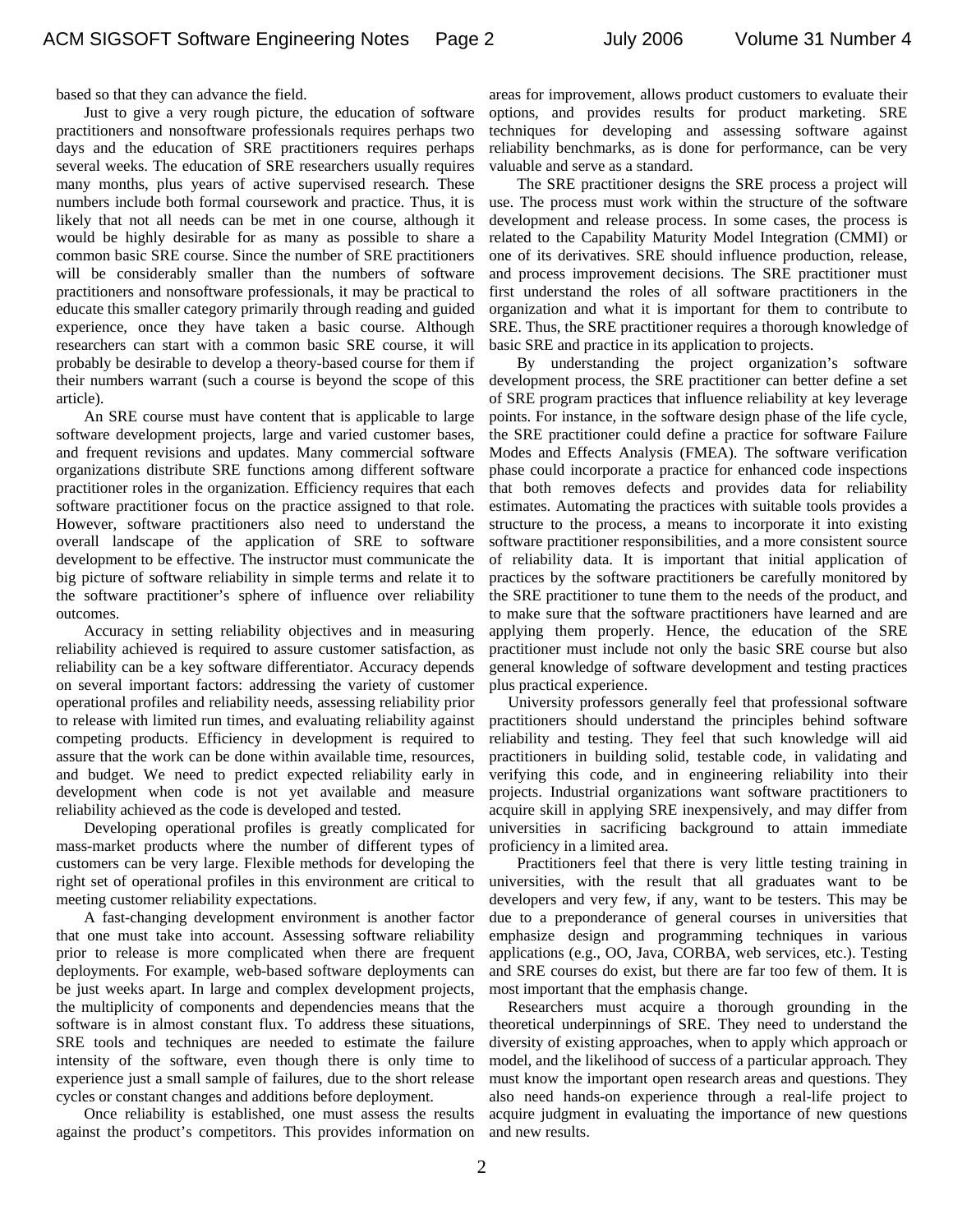Course participants may have either pure academic background or may be more practically oriented. Some of the indispensable in today's development environment. participants may have no prior software engineering knowledge

audiences have participants of limited proficiency in the course language. The extent of this problem is generally greater for public techniques that are most relevant to them. (open to all individuals) courses, courses at international

competitive environment, making semester length courses impractical. In fact, two intensive days is the practical limit. Registrations fall off drastically for longer courses, so one must organize the material to fit within this limit. In a university background in statistics. However, this will in general not be environment, learning can be spaced over time, typically a semester, and participants have the motivation of working for a

Conflicts with work, urgent situations, meetings, etc. mean

implement new ideas at work; in classes for industrial the NCSU Laboratory for Collaborative System Development. professionals, you need to increase the likelihood that this will happen. As we mention later, one way to maximize this and lecture-style instruction and hands-on exercises on the computers. specific problems from their projects as part of the class. Another is to offer ready-to-use tools and procedures. for developing JUnit with high coverage is completed.

course constraint noted in the previous section requires that you

SRE: defining the product, implementing the operational profiles, engineering the "just right" reliability, preparing for test, executing field reliability, so that feedback can be provided to the next release cycle. Defining the course based on individual activities

**3. Special needs 3. Special needs participants**. Another requirement for the structure is the use of approach also makes the course more attractive to prospective workshops. These are also attractive to potential participants. They also teach implicitly the social and communication skills that are indispensable in today's development environment. Experience with SRE courses in software development

and require a short prerequisite course to address this issue. In both university and industrial environments, some development groups is much more effective than by individuals. organizations has shown that scheduling attendance by product The workshops can then focus on the particular products and the

conferences, and courses in nonanglophone countries (since workplace, the course should provide information on how to English is the most common course language). accomplish technology transfer. Conduct a final workshop that In industry, the most important environmental constraint for a addresses how the participants will apply what they basic SRE course is the high-pressure demands of work in a on the job, setting up action items, persons responsible, and target To help convince an organization to apply SRE in the accomplish technology transfer. Conduct a final workshop that completion dates. References to users of SRE who have published their experiences are helpful.

> A course that is directed to future researchers will require necessary for future software or SRE practitioners.

degree. course at North Carolina State University (NCSU) and an in-house Let's consider two specific examples of course content, a only course at Nortel.

that, even with a two-day class, a large percentage of the Since three of the six principal SRE activities are intimately participants (often 20% to 30%) will miss some class hours (often connected with testing, NCSU combines SRE with a testing 10% to 25%). Teaching methods must adapt to this situation. course. Course participants apply the testing and reliability theory Industrial organizations expect participants to bring back and learned in the class in several ways. First, the course takes place in happen. As we mention later, one way to maximize this and lecture-style instruction and hands-on exercises on the computers.<br>increase attendance and attention is for participants to work on For example, instruction is prov the NCSU Laboratory for Collaborative System Development. Therefore, the twice-weekly classes are intermingled between principles, and the JUnit testing framework. Then, a short exercise

**4. Course content and structure** Course feedback strongly indicates that practitioners prefer to with automated and "strategized" black and white box test cases learn an organized, tested process rather than a collection of and through manual test plans. The programs are written such that techniques and tools. References to SRE users, especially those the operations are logged, enabling a retrospective analysis of the who have written up their experiences, is important. The two-day actual operational profile. In the final phase of the project, students present a process that works for, say, 80% of but not all projects. minute class period, based upon an estimated operational profile.<br>Separate the material for special situations, and consider letting During two class peri students access it on their own. and run their 70-minute test on other teams' projects. Test failures The basic course should cover the six principal activities of are documented to provide feedback to student teams on defects Additionally, the students apply their software reliability and students develop the project. Code is synchronously developed choose a subset of their manual tests that they can run in one 70 that have escaped all testing.

test, and guiding test. Guiding test includes determining when to software practitioners, using the guideline that each reliability deliver software, and it presents the methods used for evaluating practice should be trainable in two hours of instruction and hands provides a focus for specific roles, indicating the relative perform the practice and how it contributes to the overall importance of different activities for those roles. An overview of reliability of the software. A business case for each practice can all the activities should be given separately for management show how it contributes to the product reliability and improves personnel. Deemphasize theory, as most practitioners have little development and maintenance costs. With the brief period for interest in it, except to know of its existence. training, some practices will require a mentoring period as the It is important that the structure of the course be highly software practitioners begin to perform them in everyday work. A interactive, so that the course can accommodate to the different support system provides mentoring as needed to the trained backgrounds and prospective roles of the participants. This software practitioners in the organization. The data collection Nortel breaks down SRE activities into reliability practices for on training. Training for each practice is tailored to the role of the software practitioner and focuses on the information needed to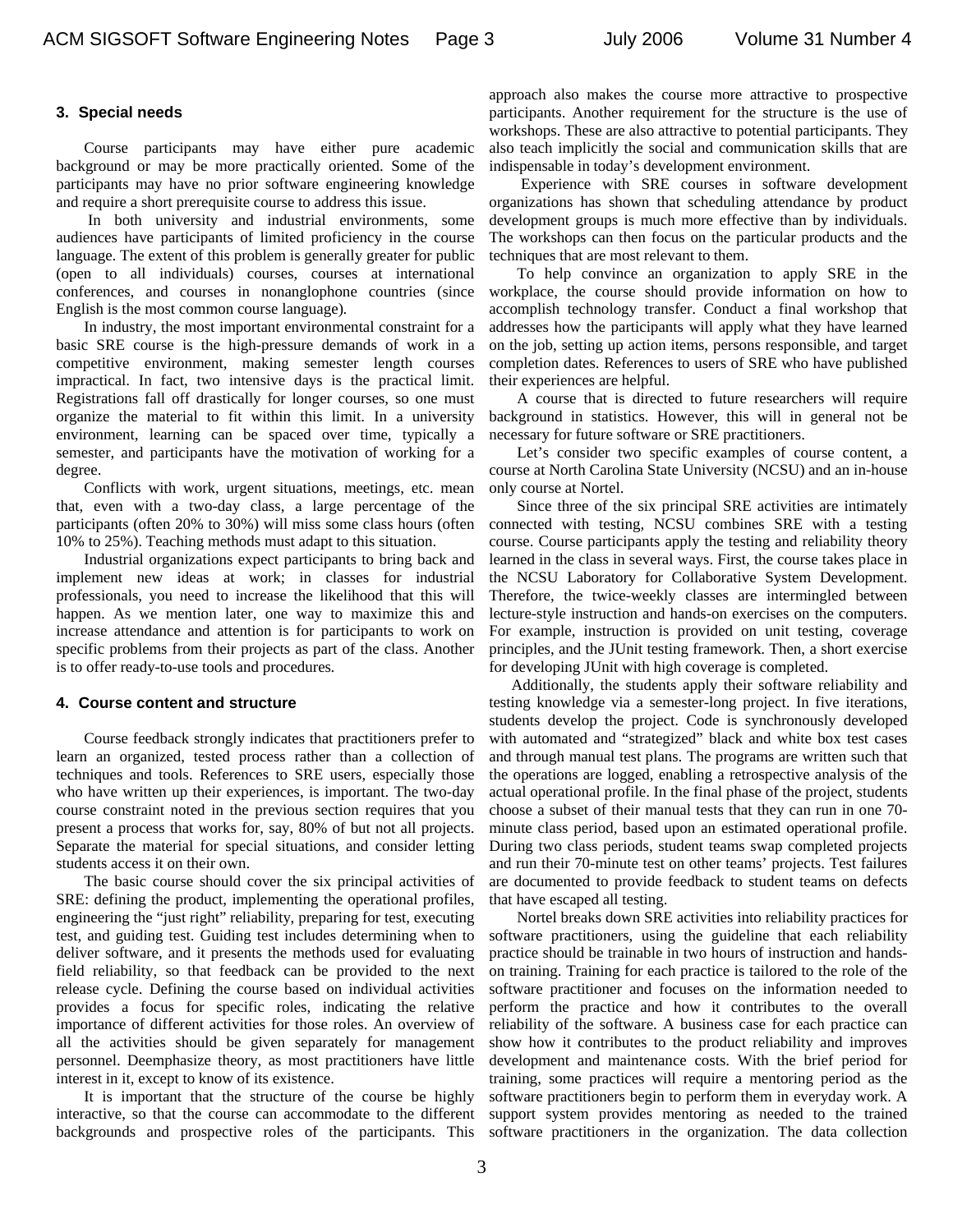aspects of each activity provide the SRE practitioner with performance results and data for updating reliability predictions. projects.<br>The practices support each other through their modeled influences A b on reliability and business outcomes. many pu

The Nortel approach requires centralized planning for the activities of SRE described above.

possible to discourage interruptions. Try to minimize class time missed due to work conflicts by consulting with the class at the FAQs collected from former course participants; they resolve the start about any necessary adjustments in start, stop, lunch, and difficulties participants most commonly encounter. It can also break times. However, since some missed time is unavoidable and provide theory for those who may be interested in it, but theory since some participants may have difficulty with the course should be well separated from the core material. language, alternate means of receiving the course material are The software reliability portion of the course taught at NCSU essential. It is important that all lecture material be based on a uses Musa, Software Reliability Engineering - Second Edition, essential. It is important that all lecture material be based on a uses Musa, *Software Reliability Engineering - Second Edition*,<br>detailed set of slides. The level of detail must be such that Author House, 2004 (ISBN 1-41 someone who has missed class time can review the slides at any coordinated with this book and other resources are posted on the point and catch up to the class. A book that is carefully correlated OpenSeminar in Software Engineering with the course is essential here. The instructor should encourage participants to interrupt the class at any time to clarify issues of reen.do). general interest. Suggest deferring individual issues (for example, from those who missed part of class) for one-on-one discussions at

language, slow the course's pace and avoid humor and slang. *Engineering*. Allow workshops in the participants' native language, but have all There

SRE-specific. Participants usually find the engineering just right reliability and preparing for test activities the most difficult to 7. Distance learning learn. Teaching how to use the software reliability estimation program CASRE in a computer classroom is usually not worth the time, since there is a good user manual in the book Musa, *Software*  to better use. In application, the importance of carefully defining product, customers, and users is usually grossly underestimated. In developing operational profiles, the difficulty of determining occurrence rates for operations is usually overestimated.

presented by applying it in workshops related to the participants' projects.

on reliability and business outcomes. many purposes. Course participants can use it for review and application of SRE, and probably for other practices as well. This industrial setting, where participants often miss parts of the course. approach has many advantages, but the majority of companies take The book is often needed during workshops as participants a decentralized approach of letting each project apply SRE as it practice applying what they have learned. And it is a valuable sees fit, although they do base their application on the six principal familiar reference when they apply SRE on the job. A book is also **5. Teaching methods**<br> **5. Teaching methods** and that SRE An appropriate book can include material that SRE A book that is closely coordinated with the course serves reinforcement of what they have learned. It is very important in an very helpful to practitioners whose native language is not that of

When a class is given for industry, do so locally but off-site if used to provide for treatment of special situations, since there is practitioners need beyond the basic course. For example, it can be not time to cover them in the basic course proper. It can include should be well separated from the core material. The software reliability portion of the course taught at NCSU

OpenSeminar in Software Engineering (http://openseminar.org/se/courses/41/modules/206/index/sc

break periods. industry, both on site and by distance learning. A semester length Workshops have proved to be very effective in reinforcing course at the University of Maryland uses Musa, John D., et al, what has been learned. Although it is possible to create canned *Software Reliability: Measurement, Prediction, Application,* workshops, participants have shown a strong preference for McGraw-Hill, New York, 1990. (ISBN 007044093-X) and Lyu, applying SRE to their own projects. These have the most meaning Michael R., *The Handbook of Software Reliability Engineering*, for them. This applies to university settings as well; students McGraw-Hill, New York, 1996 (I for them. This applies to university settings as well; students McGraw-Hill, New York, 1996 (ISBN 0-07-039400-8). At the usually have some project they are working on, even if it is in Chinese University of Hong Kong the SRE component of an another course.<br>If most participants have limited proficiency in the course level SRE course use The Handbook of Software Reliability The book is also used in many other universities worldwide as well as in a widely taught two-day intensive course by Musa in level SRE course use *The Handbook of Software Reliability* 

decisions written in your language on flip charts so you can guide http://members.aol.com/JohnDMusa/. It contains or links to a great the workshops. deal of material that is of interest to professors, practitioners, and<br>In analyzing teaching experience, some lessons learned are researchers. There is a resource center for SRE available at researchers.

### **7. Distance learning**

*Reliability Engineering* – *Second Edition*, Author House, 2004. scheduled in a virtual classroom setting or self-paced. The virtual CASRE is easily learned from the manual, and the time can be put classroom setting often Some course participants cannot attend standard classes and require distance learning. Distance learning can be either classroom setting, often web-based, has the advantage of real time interaction with the instructor and the class. Complex questions can be better handled in such a situation and group workshops are feasible, although the latter do not work as well as in a live setting.

**6. Teaching materials for most industrial professionals since they can take them** As noted in the previous section, detailed slides are essential,<br>with copies provided to all participants. Reinforce the material Both require development of detailed slides, a means for Virtual classes may provide discipline for participants who need it. On the other hand, self-paced courses are very advantageous a class or part of a class due to conflicting work demands.

Both require development of detailed slides, a means for participants to ask questions, and a means for participants to apply